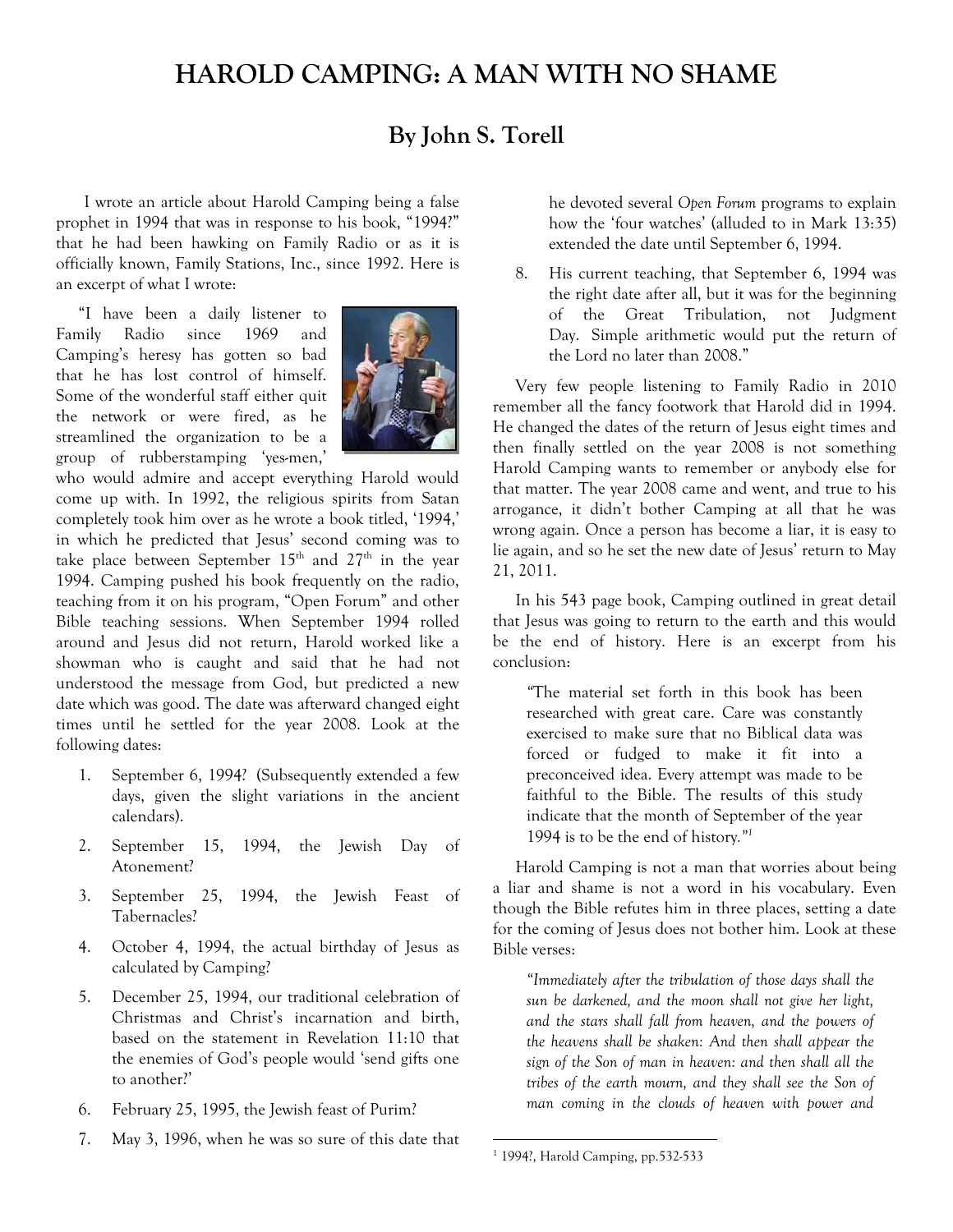*great glory. And he shall send his angels with a great sound of a trumpet, and they shall gather together his elect from the four winds, from one end of heaven to the other. Now learn a parable of the fig tree; When his branch is yet tender, and putteth forth leaves, ye know that summer is nigh: So likewise ye, when ye shall see all these things, know that it is near, even at the doors. Verily I say unto you, This generation shall not pass, till all these things be fulfilled. Heaven and earth shall pass away, but my words shall not pass away. But of that day and hour knoweth no man, no, not the angels of heaven, but my Father only." Matthew 24:29-36* 

*"And then shall they see the Son of man coming in the clouds with great power and glory. And then shall he send his angels, and shall gather together his elect from the four winds, from the uttermost part of the earth to the uttermost part of heaven. Now learn a parable of the fig tree; When her branch is yet tender, and putteth forth leaves, ye know that summer is near: So ye in like manner, when ye shall see these things come to pass, know that it is nigh, even at the doors. Verily I say unto you, that this generation shall not pass, till all these things be done. Heaven and earth shall pass away: but my words shall not pass away. But of that day and that hour knoweth no man, no, not the angels which are in heaven, neither the Son, but the Father." Mark 13:26- 32* 

*"When they therefore were come together, they asked of him, saying, Lord, wilt thou at this time restore again the kingdom to Israel? And he said unto them, It is not for you to know the times or the seasons, which the Father hath put in his own power." Acts 1:6-7* 

In the same book, Harold writes:

"We must be cautious. There could be something that has been overlooked. In view of the many paths that I have found that focus on 1994, it seems extremely unlikely that we have overlooked something. However I modestly and humbly acknowledge that such a possibility exists."2

And then he writes the following:

"At the beginning of this study I said that during the last twenty years I have answered the question concerning the end of the world with the statement. 'I will be very surprised if we reach the year 2000 A.D.' After having done this study I now say equally carefully, 'I will be surprised if we reach October 1, 1994.'

"The conclusion that we are only months away

from the end of the world and Judgment Day is, of course, super awesome. Suddenly more than five billion people individually must face the fact that very soon they will stand before God to give an account of their lives. Wonderfully, those who believe they are saved have a little time to examine themselves in the light of the Bible teachings to make sure that they truly are saved. If there were ever a time for self-examination, it is now.

"Anyone who decides that he does not believe the fact that the end is so close can do so, but he will be like the proverbial ostrich that sticks his head in the sand. His unbelief will not in any way change the reality of the fact of Christ's return.

"By God's mercy there are a few months left. However, if this study is accurate, and I believe with all my heart that it is, there will be no extensions in time. There will be no time for second guessing. When September 6, 1994, arrives, no one else can become saved. The end has come."3

Harold Camping has made the following statements:

- 1. The month of September 1994 is the end of the world.
- 2. There is a possibility that he could be wrong on the timing.
- 3. He will be surprised if October 1, 1994 rolls in and Jesus has not come.
- 4. He finally sets the date of the return of Jesus to September 6, 1994.

Camping knew very well that thousands of Family Radio listeners believed what he had been telling them, but he was a "smart cookie" and made sure that there was enough wiggle room if his predictions did not come through and made this damnable statement:

*"*It should be emphasized that this is not a time for theological debate. Someone may say, 'I don't believe it will happen because this is not what we Baptists or Methodists or Presbyterians, or whatever, teach.' The time for that kind of argumentation is long past. The only thing to do is carefully check out these things using the Bible alone as your guide. There is no time left to trust your pastor or your church. You must trust only the Bible."4

l 3 Ibid, p.533

<sup>4</sup> Ibid, p.534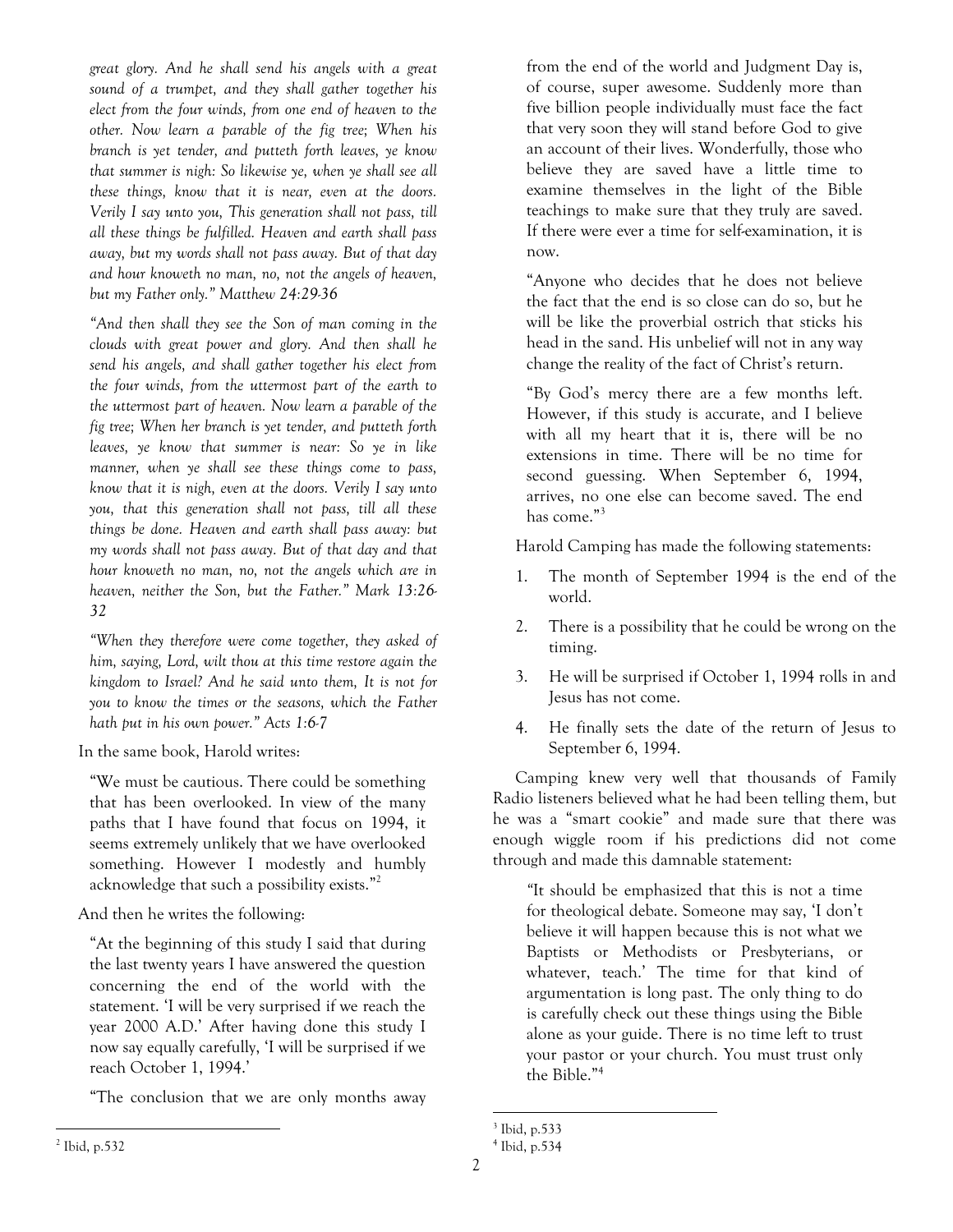Harold Camping is a horrible liar! If a person only trusts in the Bible, he will find three specific references where Jesus said that no one would be able to predict His second coming. But when people brought up this argument to Camping, he dismissed it with his droning voice saying something like, "…this is not what Jesus meant, and I know better than you." The sad thing is that thousands of the radio listeners believed this lie and were fooled.

Camping has pulled in a large sum of money from this book sale since he sold it for \$14.95 and hawked it on the radio for two years. Sometime after his prediction had failed, I bought a used copy of the book of lies for one dollar because I knew even back then that someday he would come back with a new spin and a new date.

Another sad thing is that his book was translated into many different languages, one of them being the Russian language. The Soviet Union had just broken up in 1991, when Camping and his companions poisoned the Christian Church in Russia, which at that time was gobbling up everything coming from the West, since they were fed up with the Communists. The Devil is cruel, as he inspired Camping and his followers at Family Radio to destroy the Christian faith in Russia. Today, the majority of the Christians in Russia will have nothing to do with anything that comes from America and for this we can thank Harold Camping, the Mormons, the Jehovah's Witnesses, Benny Hinn, Todd Bentley and the entire "name it and claim it movement" led by Kenneth Copeland and the rest of the clones from Kenneth Hagin's Bible School Rhema in Tulsa, Oklahoma.

#### **SOME BACKGROUND ON HAROLD CAMPING**

Harold Egbert Camping was born on July 19, 1921, in Colorado, and while a child, his family moved to California. He graduated from the University of California, Berkley, in 1942, at the age of 21 with a B.S. Degree in Civil Engineering but has never had any formal theological education.

When researching for information on Camping, it becomes clear that someone has carefully chosen what information is available to the public. When he graduated from college in 1942, WWII was raging and all able bodied male Americans were drafted, but what Camping did during the war has not been revealed to the public.

Camping is married with seven children and 24 grandchildren, but nothing is known about the family. He has not released the names of his wife or children. We don't even know what year he was married.

Sometime after WWII was over in 1945, Camping started a construction company and named it, "Camping Construction Company." According to official information from Family Radio, he later sold his corporation, but I have been unable to find any official website of this company and the only thing search results on the web found is a lawsuit between Camping Construction and Labor Unions in the 1980's and possible lawsuits relating to asbestos injuries of workers.

It is also a lie that Harold Camping is the founder of Family Radio. The truth is that the Family Stations, Inc. was founded by Richard Palmquist, who filed the Articles of Incorporation and negotiated for tax exempt status with the IRS. At that time Harold Camping was the owner of Camping Construction Company and Palmquist met with Harold in April 1958 and asked him to help finance the start of a Christian radio station in San Francisco. On February 4, 1959, Palmquist and a small staff started to operate radio station KEAR in San Francisco. The station was purchased with a \$20,000 down payment and monthly payments thereafter. Palmquist remained at the radio station until around 1964 when Harold had firmly entrenched himself in the corporation due to the financial help from his construction company.



In 1978, Camping showed his business craftiness, when he sold the original station KEAR (97.3 FM) to CBS Inc. for two million dollars. This was a unique three way transfer, with Family Radio picking up radio station KMPX for one million dollars, as CBS Inc. sold its KCBS-FM (98.9) to the Golden Gate Radio company for \$850,000.00.

Recently the old KMPX was traded for a powerful AM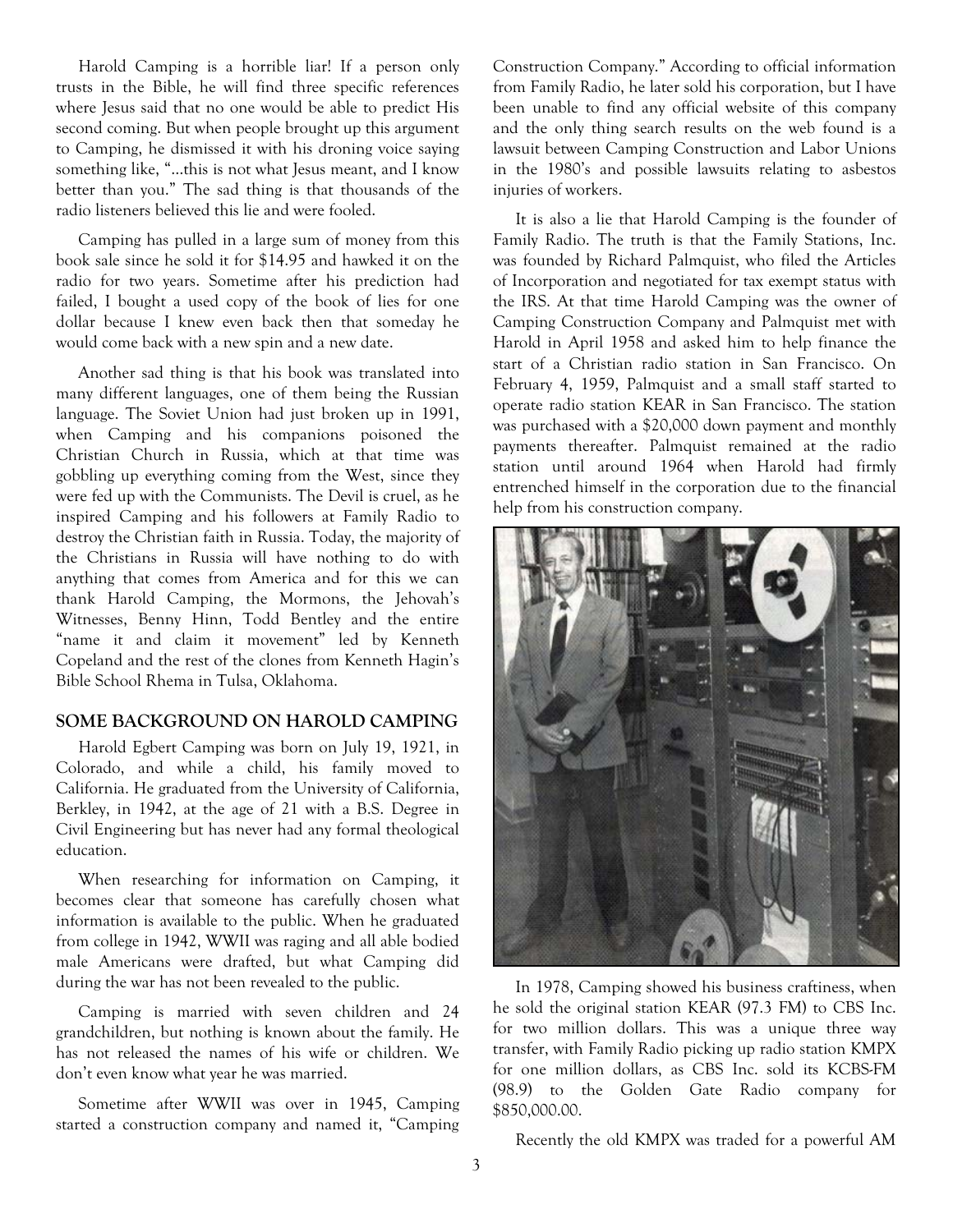station in the San Francisco Bay Area, creating a multimillion dollar cash surplus, which is now being used by Camping to fund Family Radio and buy time on foreign radio stations around the world and spreading his message in more than 30 foreign languages.

In 1961, Camping began to host the "Open Forum" program, a live weeknight call-in program. This is now the platform he uses to teach his theological doctrine.

When Harold sold KEAR in San Francisco, he moved the headquarters to Oakland at 290 Hegenberger Road and was also the headquarters for Camping Construction Company, which was then blended with Family Radio.

In order to further mislead the listeners, the call letters KEAR were transferred to the new station in Oakland, and was transferred again at the last swap. The public has continually been held in the dark as to what was going on behind the scenes. It would be difficult for Camping and his underlings to ask for money from the listeners every hour if the people knew that they have cash reserves in the millions of dollars.

Camping and his wife have been members of the Alameda Bible Fellowship, which is a Christian Reformed Church (Dutch). In this church he served as an Elder and a Bible teacher, but he was expelled from the congregation in 1988 when he began to speak about the second coming of Jesus in 1994.

According to the official story from Family Radio, Camping sold his construction company and devoted his time and effort to being the President of Family Radio, its General Manager and hosting Open Forum. When this sale took place is not revealed to the public.

According to Family Radio, Harold Camping receives no salary even though he works full time for the network of some 140 radio stations in the United States. So how does Harold make a living and support his wife? It looks like his corporation doesn't exist anymore and they were involved in a number of lawsuits in the 1980's. Does Harold come from a wealthy family and live on inherited money?

Most likely Camping is doing the same thing as the top leaders in the Mormon Church in Salt Lake City wherein they have free housing and utilities, drive cars that belong to the church; they have clothing and food allowances and are given petty cash for personal needs. They have medical insurance with no out of pocket expense and all traveling is paid by the church. They live in homes that are furnished with everything needed from kitchen appliances to television sets. So who needs a salary with all these perks? Most likely this is the set up in which Harold Camping has been operating; he has been living high on the hog for many years while the radio listeners are told he draws no salary.

Harold Camping is a shrewd operator, who has tightened his hold on the network. When I moved to Sacramento in 1975, Family Radio had a local station to which I listened on a daily basis. They carried some of the programming done at the headquarters in Oakland but there was a station manager in Sacramento with a small staff and they produced a number of local programs. The only local program remaining on some stations is "Prayer Time," when a person from the area takes prayer requests. In time, Camping closed down local management and only broadcasting engineers were retained as he moved all production to Oakland. In order to make programs that fit all time zones, you never hear the Family Radio announcer give the precise time, instead they will say, "It is 15 minutes past the hour."

In talking to people who are still work at Family Radio headquarters in Oakland and to those who have quit, they all tell the same story, Camping is a dictator who doesn't allow dissent. Anyone not in agreement with him is fired.

Harold Camping is a reckless man who doesn't care if the Family Radio network is destroyed, which in 2010 is worth around \$122 million. By hyping that Jesus is now coming for sure on May 21, 2010, which is posted in large letters on their website homepage, he has encouraged thousands of people to refinance their homes and cash out as much as possible with the intent of never paying off these debts. Other people are running up their credit cards, claiming that they are robbing the Devil because they won't have to pay this money back. Young people are making the decision not to marry and have children since the time is almost up.

It is obvious that the income is down at Family Radio, but Camping who is now 89 years old, doesn't care that he is running the Family Radio network into the ground; he is convinced that Jesus is coming back on May 21, 2011. Nor does he care that he is wreaking havoc in the Christian community. He now has a reprobate mind and has become demonized to the point that he can no longer think clearly. He doesn't even realize that he has become a mouthpiece for the Devil. God has spoken that when people reject the truth and begin to love the lie, God will send them strong delusion. Look at these Bible verses:

*"And then shall that Wicked be revealed, whom the Lord shall consume with the spirit of his mouth, and shall destroy with the brightness of his coming: Even him, whose coming is after the working of Satan with all power and signs and lying wonders, And with all deceivableness of unrighteousness in them that perish; because they received not the love of the truth, that they might be saved. And for this cause God shall send them*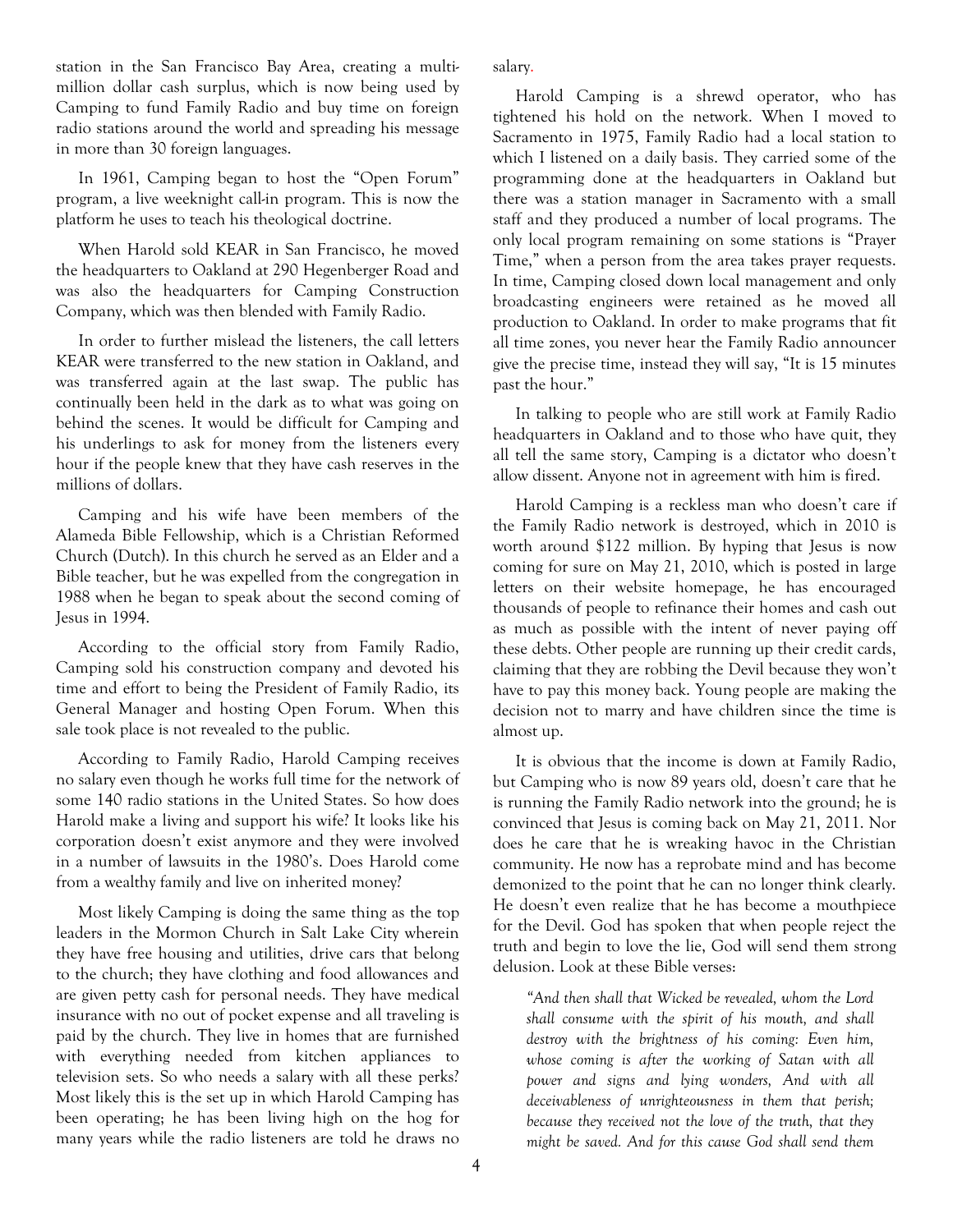*strong delusion, that they should believe a lie: That they all might be damned who believed not the truth, but had pleasure in unrighteousness."* 2 Thessalonians 2:8-12

#### **BACK TO 1992**

When I heard that Camping was teaching that Jesus would come back September 6, 1994, I decided to call Family Radio and asked to speak to someone in a management position. I asked if it was true that Camping was telling his listeners that Jesus would be coming back on September 6, 1994 and that this was the end of the world. The person told me that this was true and that they were getting ready for it. I then asked, "Is it possible that Camping can sign over Family Radio to me as a pastor, so that I can take it over when Jesus comes?" The answer was a firm "NO."

I then asked, "Why do you ask for money to expand the network beyond September 6, 1994, if you are so sure that Jesus is coming back?" The person speaking with me said, "Not all of us here believe that Jesus is coming back on that date." I then asked, "Why can't Camping be removed from the station?" The answer was that this was the wish of many of the employees, but the Board of Directors was in the grip of Camping and no one could do anything. That was the end of my phone call.

#### **SEPTEMBER 6, 1994**

September  $6<sup>th</sup>$  came and went and Jesus did not return to the earth. Harold was back on the air the next day and said there had been an error in his calculations. After much re-checking, he had found that Jesus was going to come before October was over. Well, October came and went and Jesus still had not come back. Meanwhile, Family Radio kept asking for more money so they could continue.

There was no apology or retraction; instead, Camping changed subjects on Open Forum and totally ignored what he had been propagating for six years. No one held Harold Camping responsible for falsely setting dates for Jesus' return and misleading Christians to sell their homes, refinance or run up their credit card debts. **Shame on all the staff and the board of directors at Family Radio!**

#### **HAROLD IS NOT DONE YET**

After this colossal fiasco, Camping licked his wounds and the demons in him came up with a new scheme that he slowly began to reveal on his radio programs. Hoping that no one would remember his book, "1994?," he wrote a new book in 2008 called, "We Are Almost There!" There is no place in this second book where he mentions anything about his first book and that he completely bombed out on his predictions. He is following the other cults like the Mormons and the Jehovah's Witnesses, who have over the years turned out many books with different predictions. When something does not happen, or a book is found to have errors, new books are printed and the old books are collected and discarded. Let me quote from his second book:

 "…There are exactly 50 years from one jubilee year to the next jubilee year. 1994 is the first jubilee year after 1948. It is exactly 2,000 years after the jubilee year of 7 B.C. when Christ, who is the very essence of the jubilee, was born."5

Let me provide you with a short description of the Jubilee year for those of you who do not know what it is: When the children of Israel entered the Promised Land, it was divided up and each family received a piece of land. Through poverty, a number of families were forced to sell their land, and in order to offset this, God instituted a law that at the Jubilee year, all property sold or lost would revert back to its original owner with any cost involved. Also, all Hebrew slaves were to be set free during this year and there was to be no farming during the year of Jubilee.

In looking at these numbers, you will see that Camping has made some great mistakes in his calculations. When we add 50 years to 1948, the correct number should be 1998, not 1994. Secondly, how can 1994 be exactly 2,000 years from 7 B.C.? 2,000 years from 7 B.C. is 2007.

Even a grade school student is able to pick up these mathematical errors. By looking at these errors, it should be clear that Harold doesn't know what he is doing and no one has been checking his numbers.

#### **THE END OF THE CHURCH AGE**

Harold Camping is a shrewd businessman and will go to any length to get money for his empire. He began to teach that the church age had ceased to exist on May 21, 1988 and that all churches had been taken over by Satan. All Christians were to leave the churches. What was insinuated was that they should only listen to Harold because he was the only one that had the truth. Camping advocated that people should stop giving money to the churches and send it instead to Family Radio. In his book "We Are Almost There!," he writes the following:

"…We will discover that some time earlier than 1994, God was finished using the churches to represent the kingdom of God. Thus, the wonderful jubilee year 1994 was a horrible year

l

<sup>5</sup> WE ARE ALMOST THERE!, Harold Camping, first edition February 2008, p.39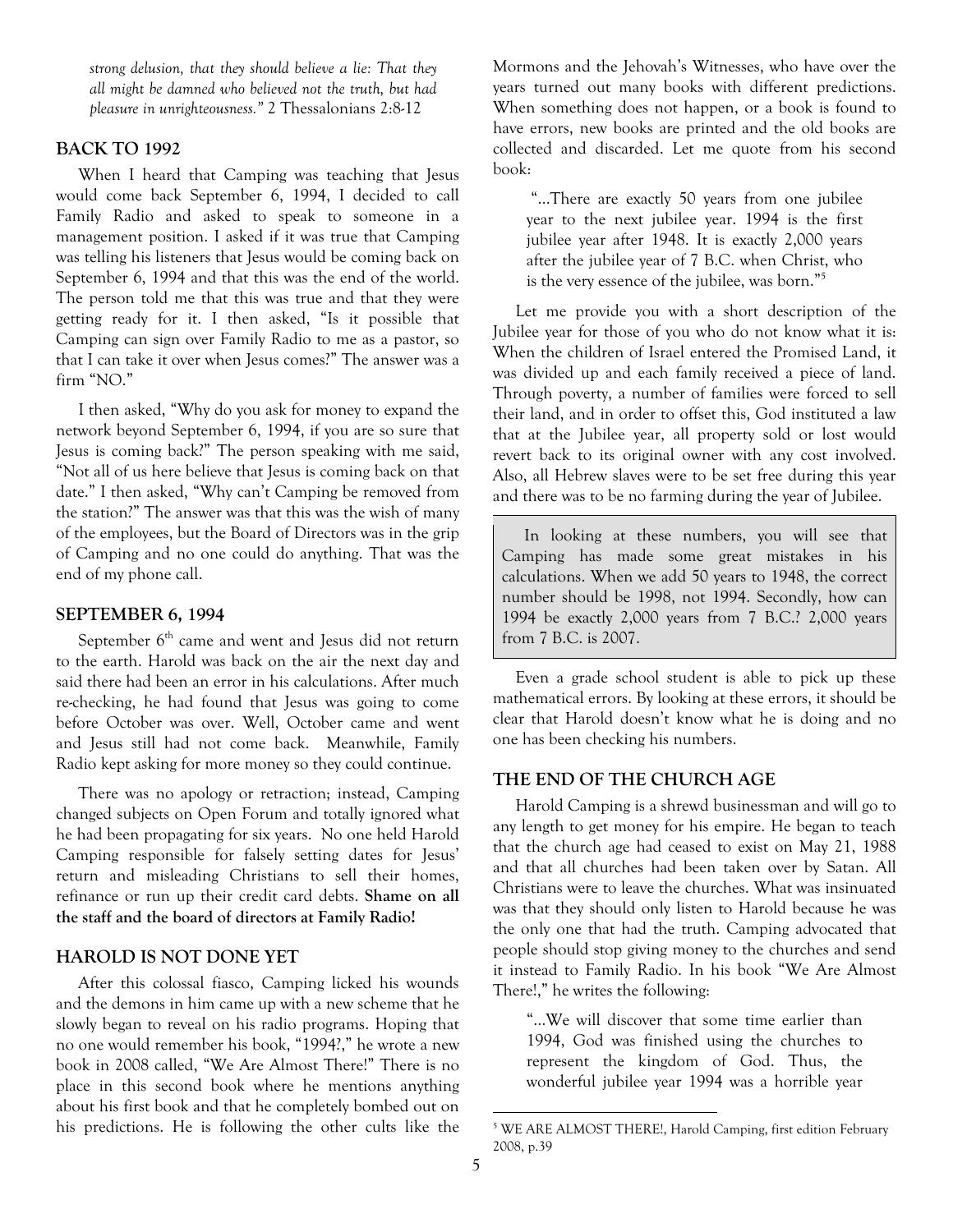for the churches. All over the world, God was again saving countless numbers of people, but the churches remained under the spiritual rule of Satan. Truly, God was forever finished using the churches to represent the kingdom of God. The situation was just as it was in 1877 B.C., when the land of Canaan came under the complete rulership of the heathen, and in the year 587 B.C., when the land of Judea came under the rule of the king of Babylon…"6

With a stroke of his pen, Harold Camping nullified the following verses in the New Testament and in reality declared that Jesus had lost his body. There is no end to his arrogance and pride.

*"Wherefore I also, after I heard of your faith in the Lord Jesus, and love unto all the saints, Cease not to give thanks for you, making mention of you in my prayers; That the God of our Lord Jesus Christ, the Father of glory, may give unto you the spirit of wisdom and revelation in the knowledge of him: The eyes of your understanding being enlightened; that ye may know what is the hope of his calling, and what the riches of the glory of his inheritance in the saints, And what is the exceeding greatness of his power to us-ward who believe, according to the working of his mighty power, Which he wrought in Christ, when he raised him from the dead, and set him at his own right hand in the heavenly places, Far above all principality, and power, and might, and dominion, and every name that is named, not only in this world, but also in that which is to come: And hath put all things under his feet, and gave him to be the head over all things to the church, Which is his body, the fulness of him that filleth all in all." Ephesians 1:15-23* 

Harold then goes on to say:

"…However, as we have already noted, the year 1994 was a jubilee year, at which time the Holy Spirit was poured out (Ezekiel 39:25-29; Joel 2:28- 32), and a final great period of world wide evangelism was to take place. We would like to believe that this meant that the churches would again be used of God. However, as we are learning, the local churches that came into existence all over the world were typified by the temple, and God assures us that the time would come that the temple would be destroyed and there would not be left one stone upon another (Matthew 24:1-3). Nowhere do we read that the temple, spoken of in Matthew 24, was rebuilt after it was trodden down. That is, never again

would God use any church to bring the Gospel to the world…"7

Using his radio empire, Camping continually drones on and on how believers in Christ should leave their church; pastors are to resign and stop being pastors, elders and deacons are to resign and no longer operate as elders and deacons. **Harold Camping believes he has the final truth and Family Radio is the only organization left to rally around and should therefore be the only recipient of money from Christians.**

# **THE GREAT TRIBULATION**

Harold Camping is a better liar and deceiver than Joseph Smith (the founder of the Mormon Church), Charles Taze Russell (the founder of the Jehovah's Witnesses), and Mohammad (founder of Islam). Here is what he writes in his book:

"…The information we have examined thus far assures us that the jubilee year 1994 was the end of a period of 2,300 days, during which virtually no one was being saved anywhere in the world. That fact helps us to discover the date of the end of the church age, which must coincide with the beginning of the 23-year (8,400-day) great tribulation. A time of 2,300 days is a few months longer than six years. Therefore, the end of the church age must have occurred six years earlier than the year 1994. Thus, it must have occurred in the year 1988.

"…to discover the precise day in 1988 when the church age came to an end, we must remember that the church age was linked to the ceremonial day of the feast of weeks, which is also called the day of Pentecost…

"…Since in the year 1988, Pentecost occurred on May 22, the last day of the church age would have been the day before May 22, which was May 21…

"…Thus, May 21, 1988, was the official end of the church age and the official beginning of the great tribulation…

"…Following the 2,300-day period, there are 6,100 days (8,400 – 2,300=6,100) remaining of the 23-year (8,400-day) period of the great tribulation. These 6,100 days, therefore, will end on May 21, 2011…"8

But Camping is not yet done because there is more spin

l 7 Ibid, p.43

<sup>8</sup> Ibid, p.44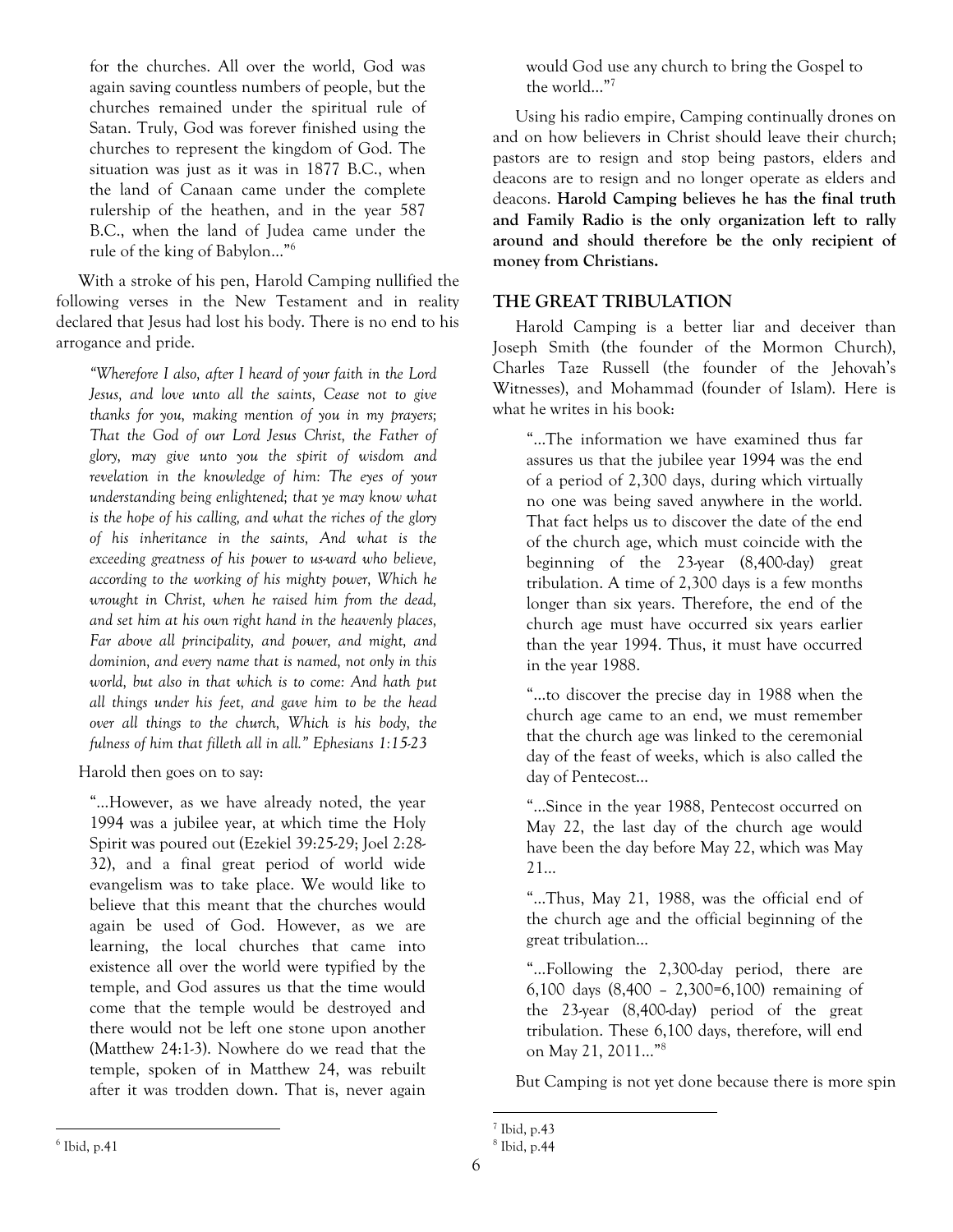in what he tells people:

"…Earlier we learned that the last day of this earth's existence, as indicated by the observance of the feast of the tabernacles (feast of the Bible) is October 21, 2011. Thus, after the great tribulation there must be a final period of 153 days, which we will discover is the day of judgment, when God finishes His punishing process on the unsaved…"9

In order to make sure that the Christians listening to Family Radio are leaving the local churches, Camping wrote the following:

"…But the year 1994, in which God began the final 6,100 days of great salvation all over the world, was also a year of horror for the churches all over the world. The Holy Spirit was poured out so that outside of the churches, that is, completely independent of any church anywhere in the world, a great multitude, which no man could number, would become saved. At the same time, within the churches, the judgment process would continue. Satan, who had been installed in all of the churches at the beginning of the great tribulation, would continue to rule. God would continue to send a 'strong delusion, that they should believe a lie' (II Thessalonians 2:11). God would continue to prepare those in the churches for punishment.

"It is an enormous horror story for the churches. They, themselves, do not recognize this. They believe they are faithfully serving Christ. But the Bible gives us the truth. There never again will be the possibility of salvation occurring under the authority of a local church…"10

## **DOING AWAY WITH THE LAKE OF FIRE**

In his final destruction of the Bible, Camping teaches that there will be no eternal torment for people who are unsaved; instead, they will simply cease to exist. He gives them a "hell" which will be in operation during the last five months of the earth while all of "Camping's Christians" have been raptured and having a good time in heaven.

Camping has done away with the Antichrist, the False Prophet, the Mark of the Beast, the 1,000 years Kingdom, the Great White Throne Judgment and the Lake of Fire. According to Camping, these persons and events do not exist since he believes the Book of Revelation is an allegory and only those parts which fit his scheme are left in. Again,

let me quote directly from his book:

"…Thus, we must understand that God is definitely declaring that he expects that all of the elect of God would absolutely know that the year 2011 is to be the end of the world…

"…Bur there is more to be said. We have learned that there is a five-month period of time that immediately follows the 8,400-day great tribulation period. What is happening during that time? This final month that begins on May 21, 2011, is intensely focused on God's salvation plan as well as on His judgment plan. We will discover that on the first day of that five months, which is May 21, 2011, all of the true believers are to be raptured to be forever with Christ. We will also discover it is the day when the judgment of hell begins for all of the unsaved…

"…The essence of hell is to receive the payment of eternal destruction, to be destroyed forever. That is why these unsaved people are ruled over by Abaddon and Apollyon (Revelation 9:11), which are names that describe the essence of hell. Because they are in hell during these final five months of hell on earth, it is guaranteed that all of the unsaved will be destroyed forever. They never, never again will be alive. They, as well as the entire universe, will be annihilated. They cannot hurt the true believers who have the seal of God on their foreheads because the true believers are never to experience hell. The true believers will be raptured (caught up into heaven), the moment this final five months of hell on earth begins."<sup>11</sup>

## **CAMPING HAS DESTROYED FAMILY RADIO**

At this time it is almost impossible to save the radio network from destruction. If the staff and the Board of Directors were to silence Harold Camping and inform all the listeners that he is a false prophet and what he has been teaching since 1988 has been utter nonsense, most listeners would be so dejected that they would stop supporting the radio network. Many have gotten heavily into debt because they have believed Camping's lies; others have sold off their homes and put everything into a final push to live for Jesus. People want to know why the staff or Board of Directors didn't do anything to stop Camping when his predictions in 1994 did not come to pass?

What will happen when his prediction fails on May 21, 2011? Thousands upon thousands of listeners will be

 $\overline{a}$ 

l

<sup>9</sup> Ibid, p.45

<sup>10</sup> Ibid, p.54

 $11$  Ibid, p.58